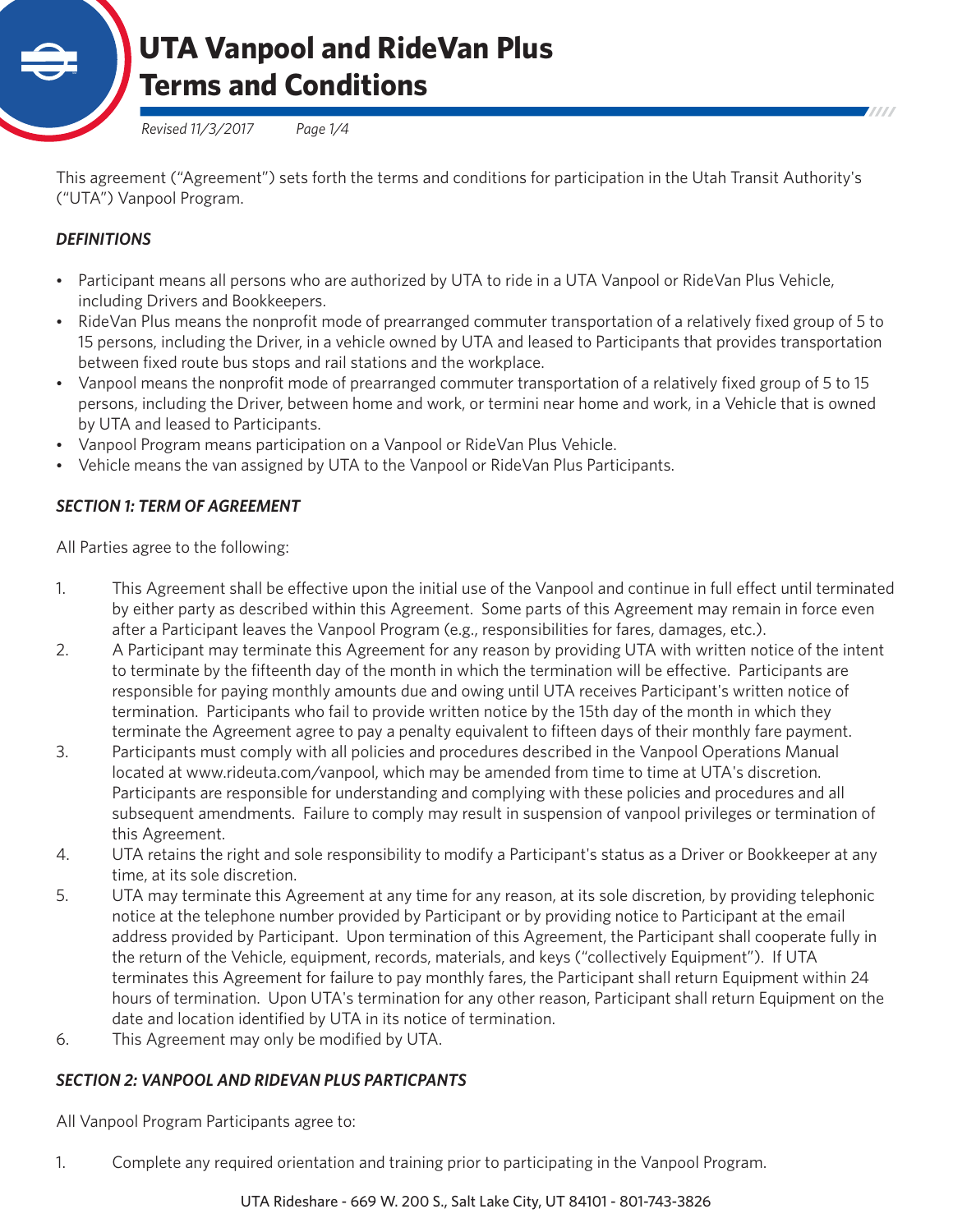

*Revised 11/3/2017 Page 2/4*

- 2. Provide current contact information to UTA. If a Participant's mailing address, telephone number or email address changes, the Participant must provide new information to UTA prior to the fifth day of the following month.
- 3. Wear a seat belt at all times while in the Vehicle.
- 4. Comply with all applicable local, state, and federal laws.
- 5. Keep the Vehicle in a safe, clean, and orderly condition.
- 6. Refrain from the use of all alcohol and tobacco products, including electronic cigarettes, while in the Vehicle.
- 7. Limit the use of the Vehicle to authorized Participants.
- 8. Refrain from making any modifications to the Vehicle without prior authorization from UTA.
- 9. Refrain from operating the Vehicle unless authorized by UTA or in emergency situations.
- 10. Notify the Driver in advance of all absences.
- 11. Establish and comply with the day-to-day operational rules of the Vehicle as determined by a majority vote of the Participants or by UTA.
- 12. Permit UTA to substitute an alternative Vehicle at UTA's sole discretion.
- 13. Cease participating in the Vanpool Program upon termination of this Agreement.
- 14. Not discriminate on the basis of race, religion, color, sex, age, sexual orientation, national origin, or disability in any manner contrary to applicable local, state or federal laws and regulations.
- 15. Indemnify and hold harmless UTA, its authorized agents and employees from all claims, actions, costs, damages, or expenses of any nature whatsoever arising out of or resulting from participation in the Vanpool Program or use of the Vehicle, including, but not limited to, any delays, tardiness, failure to make an appropriate or scheduled pickup, absence of the Vehicle, the inability to use the Vehicle, termination of the Vanpool Program, and/or any acts or omissions of the Vanpool Program Participants.

### *SECTION 3: RIDEVAN PLUS PARTICPANTS*

All RideVan Plus Participants agree to:

- 1. In the event Participants do not have a current Eco Pass or Eco Pass Rewards at the time Participant enters into this Agreement, UTA shall issue each RideVan Plus Participant with an Eco Pass as part of the monthly fares. In the event this Agreement is terminated by either party, the Eco Pass issued under this Agreement will be deactivated and will no longer be accepted as valid fare on any UTA service.
- 2. Eco Passes issued to a Participant under this Agreement and in compliance with this Agreement, when used by such Participants to "tap-on" and "tap-off" at designated card readers when boarding and alighting a UTA transit vehicle in accordance with UTA's EFC Rules, shall be recognized as full fare for fixed route bus, express bus, MAX bus rapid transit, Streetcar light rail, TRAX light rail, and FrontRunner commuter rail routes operated by UTA. Eco Passes are not recognized as valid fare on UTA's ski service routes, route deviation trips, Park City Connect Service routes, or special service routes, including ADA Paratransit and Flextrans service.
- 3. UTA has the right to confiscate an Eco Pass at any time from any person who UTA reasonably believes is not an eligible user. UTA has the right to confiscate any pass that UTA reasonably believes has been duplicated, altered or used in any unauthorized way. UTA reserves the right to pursue claims or demands against, or seek prosecution of, any person who duplicates, alters or uses the Eco Pass in any unauthorized way. UTA will deactivate an Eco Pass that is confiscated and the RideVan Plus Vanpool Participant will receive no credit for such Eco Pass and may be terminated from the Vanpool Program.
- 4. Eco Passes are not transferable to any other person other than the RideVan Plus Participant to whom it was issued.
- 5. UTA will charge a fee of \$5.00 for each lost or stolen Eco Pass.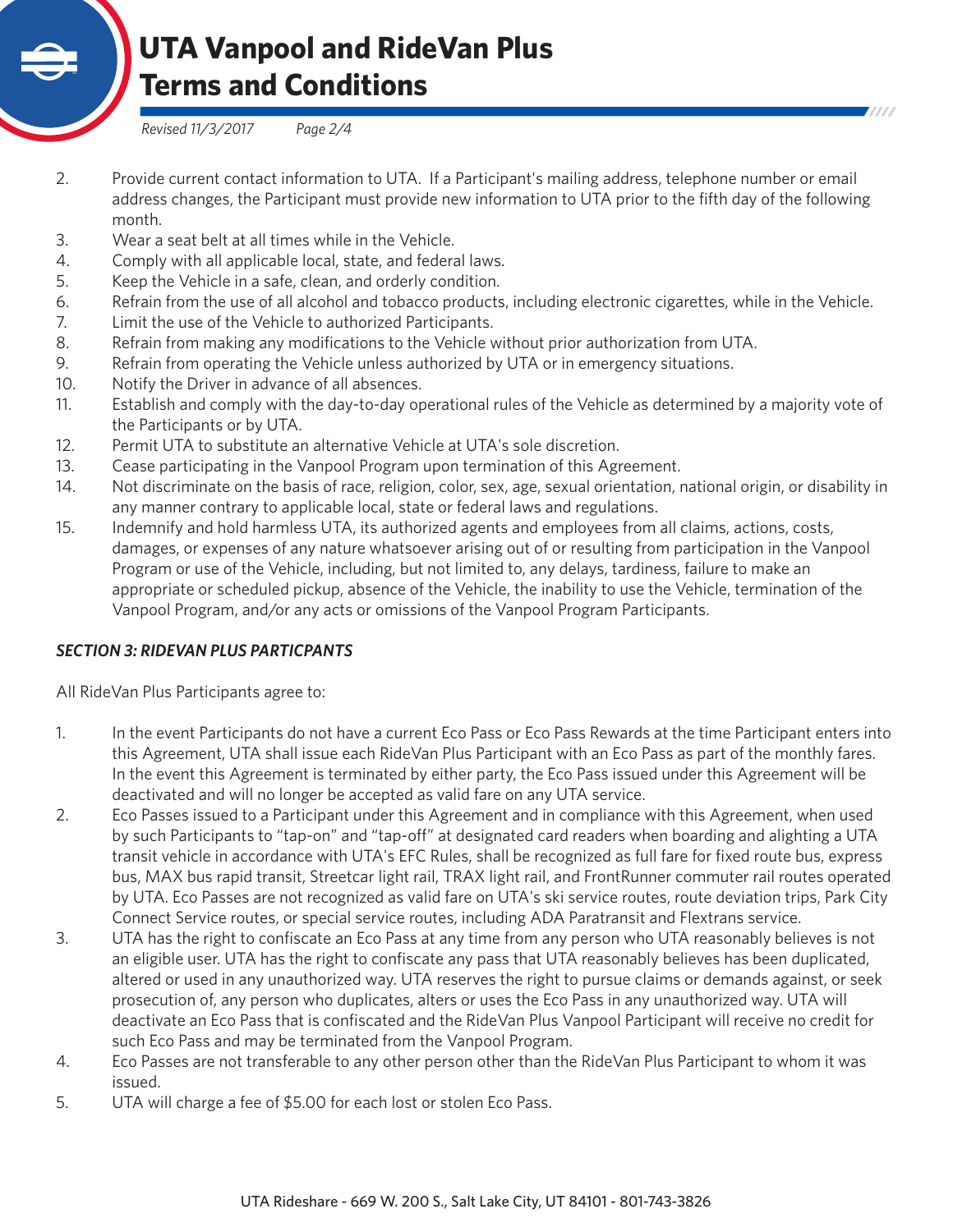

*Revised 11/3/2017 Page 3/4*

6. Ride Van Plus Participants using Eco Passes must comply with Electronic Fare Collection ("EFC") rules located at www.rideuta.com/uploads/EFCCardholderRules\_7\_27\_11\_links1.pdf in effect as of the date of execution of this Agreement, including any addenda referenced therein. Failure to do so may result in criminal or civil penalties.

#### *SECTION 4: BOOKKEEPERS*

Participants in the Vanpool Program must designate a Participant to serve as a Bookkeeper for the Vehicle. Bookkeepers agree to:

- 1. Verify the Participant roster and individual roles (Primary Driver, Backup Driver, and Participant) on a monthly basis.
- 2. Report any changes to the Vehicles monthly mileage or a Participant's status by the fifteenth day of the month.
- 3. Submit daily ridership and odometer readings on a monthly basis by the fifth day following the end of month online at www.utacommuter.com/uta2.

### *SECTION 5: DRIVERS*

Approved Drivers will be considered either a Primary Driver or a Backup Driver ("Drivers"). Only UTA approved Drivers are eligible to operate a UTA Vehicle. UTA maintains the right to revoke a Driver's privileges at any time at its sole discretion. All Drivers agree to:

- 1. Comply with and meet the Driver Selection Criteria as described in the Vanpool Operations Manual and as certified in the Vanpool Driver Application.
- 2. Allow UTA to request and monitor motor vehicle records for Drivers with Utah issued drivers' licenses on a monthly basis. Out-of-state Drivers will request and submit a current copy of their motor vehicle record and annually thereafter on the month following the Driver's date of birth.
- 3. Notify UTA within two business days if the Driver no longer meets the Driver Selection Criteria and immediately stop operating the Vehicle.
- 4. Notify UTA within twenty-four hours of any accident or citation involving the Vehicle.
- 5. Successfully complete all Driver orientation and training requirements prior to taking possession of and operating a Vehicle.
- 6. Participate in Driver retraining as required by UTA.
- 7. Exemplify safe, courteous driving habits and observe all traffic laws and regulations.
- 8. Resolve any citations resulting from the operation, parking, or towing of a Vehicle.
- 9. Wear a seatbelt and ensure all passengers are wearing their seatbelts when riding in the Vehicle.
- 10. Refrain from the use of cellular phones or other personal audio and video devices while operating a Vehicle.
- 11. Coordinate all maintenance, cleaning, and servicing of the Vehicle as specified in the Vanpool Operations Manual.
- 12. Refrain from holding themselves out as employees or agents of UTA. Drivers are considered to be volunteers under federal and state laws.
- 13. Do not allow any other Participant to operate the Vehicle except in emergency situations.
- 14. Drive the Vehicle to and from the established destination, picking up and dropping off Participants in accordance with mutually established routes and schedules.
- 15. Comply with requirements related to personal use of Vehicles as specified in the Vanpool Operations Manual.
- 16. Fuel the Vehicle and maintain UTA issued fuel cards in accordance with UTA policies and procedures as described in the Vanpool Operations Manual.
- 17. Acknowledge that they have full liability and responsibility for all damage to Vehicles that occurs when the Vehicle is used in a manner inconsistent with this Agreement and/or the Vanpool Operations Manual.